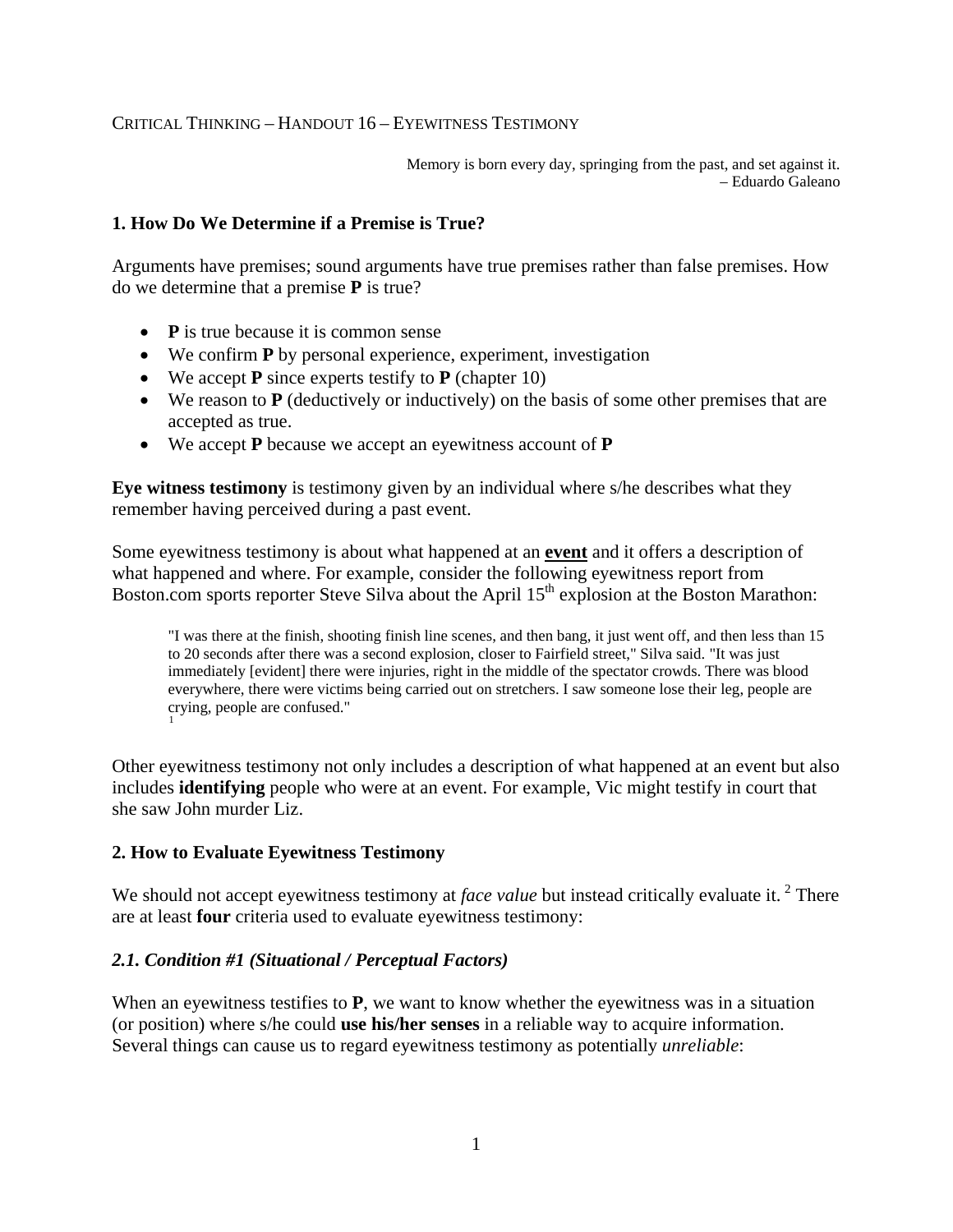- Visual testimony: Poor lighting, bad eyesight, obstructed scene (too many people), event was too far away, speed of event, etc.
- Testimony about what someone said: loud environment, too far away, poor hearing
- Testimony about what someone smelled: it smelled like a dead person?

# *2.2. Condition #2 (Mental / Cognitive Factors)*

When an eyewitness testifies to **P**, we want to know whether the eyewitness is in a **state of mind**  where s/he could acquire information in a reliable way. Several things can cause us to regard eyewitness testimony as potentially *unreliable*:

- **Intoxicated**
	- o Problems processing information if you are intoxicated or even if you *think* you are intoxicated (or think you are hypnotized). $3$

# • **Stress / Anxiety / Terror / Fear**

- o *Flashbulb Memory*: some people think that when you are in a stressful or traumatic situation, you observe and remember the information more accurately.
	- Objection: studies show that stress *negatively* affects your ability to accurately observe and remember information.

# • **Preconceptions / Expectations / Allegiances**

We initially *conceptualize* the objects of our perceptions objects in terms of what we are more accustomed to seeing. That is, the objects that we *recognize* are, to some degree, conditioned:

*Example #1*: Ambiguous Images



*Example #2*: It is often the case when we see something that goes against our expectations, we have **trouble recognizing it** or **misrecognize** it. This has implications for the memories we have of what we perceived and for the testimony we give about what we saw.

## **Bruner & Postman Card Experiment[4](#page-6-3)**

Twenty-eight subjects were shown successively five different playing cards. Cards were of two sorts: *normal cards* and *trick cards*, the latter being cards where color and suit were reversed. One to four of the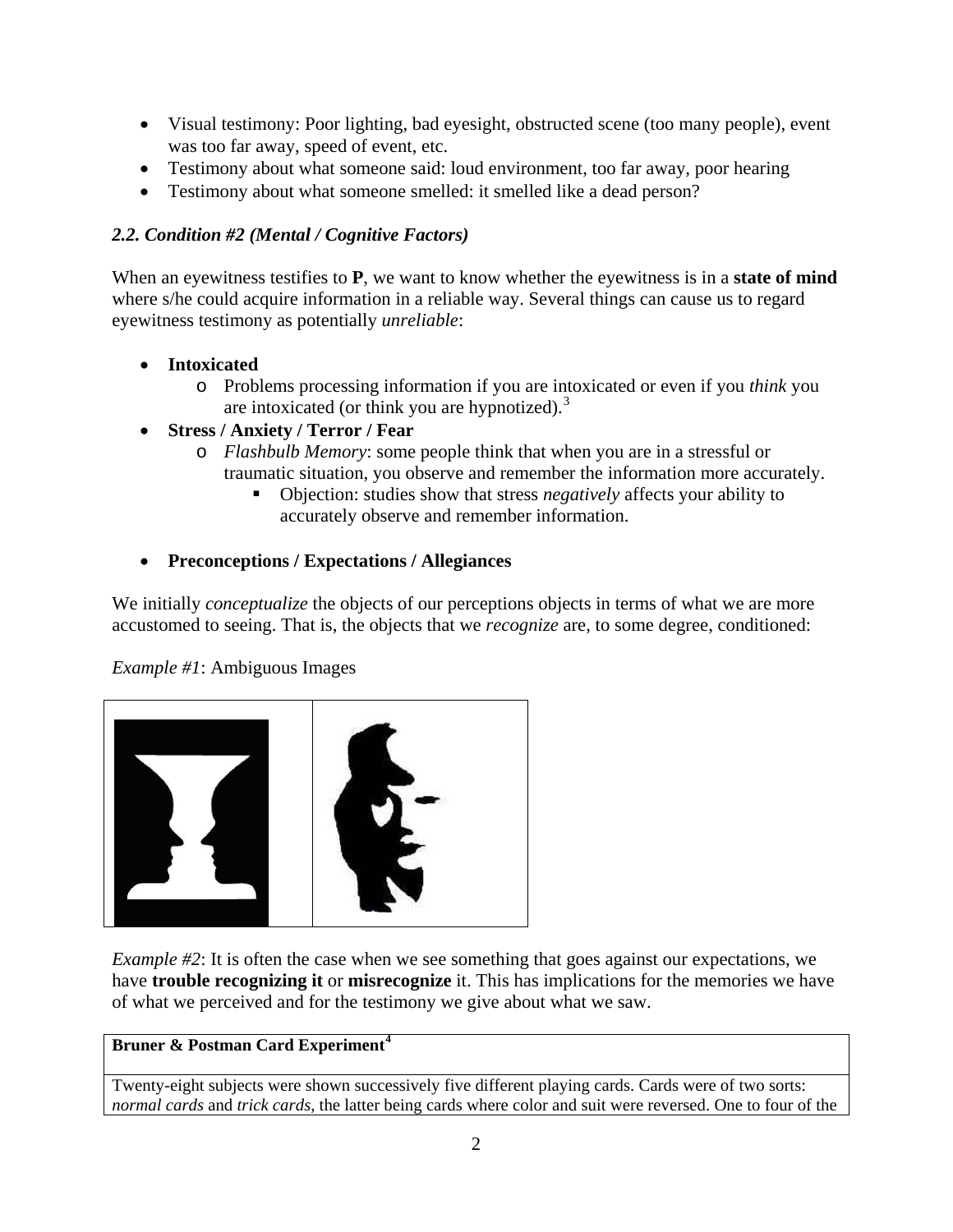five cards shown to subjects were trick cards, e.g. two of spades (red). Subjects were exposed to cards at varying intervals, 10ms, 30ms, 50ms, 70ms, …, 1000ms until they were able to correctly identify the card.

Subjects had roughly four different reactions:

- (1) *Dominance Reaction*: We see a two of spades (red), but confidently identify it as a *two of hearts* because our categorization is dominated by the color.
- (2) *Compromising*: We see a two of spades (red) and split the difference by reasoning like this (i) I see red but spades are black, (ii) black and red give us purple, so (iii) I saw a purple two of spaces or (iv) I saw a purple two of hearts.
- (3) *Disruption*: Subject is faced with an incongruity and so concludes: "I don't know the hell I saw"
- (4) *Recognition*: Subject recognizes that the two of spades is red.

This study showed that it took longer for subjects to recognize trick cards than normal cards (28ms vs. 114ms).

- 27 out of 28 subjects had dominance responses
- 14 out of 28 subjects had compromise responses
- 16 out of 28 subjects had a disruption response at least once

The **point** is that oftentimes when we are viewing something that is **contrary to our expectations**, there is a longer threshold to accurately recognize what is perceived. So, if we don't have time to examine it long enough, we can **misidentify** what we have perceived (compromising / dominance). This has implication for how the biases we have shape our perception.

*Example #3*: If we have an allegiance to a side, our perception of an event often is distored.

• P.302, Hastorf & Cantril: Princeton-Dartmouth football game (or sporting events in general); P.302, ship collisions

## • **Expectations & Overzealous Testimony**

Sometimes individuals are overzealous in their efforts to testify. Their testimony is shaped by (i) what they think the questioner wants, (ii) the desire to solve a problem, or (iii) perhaps some other motive, e.g. greed.

Example #1: A witness may testify *differently* depending upon on the sort of question asked.

- "How slow was the car moving when it bumped into the other car?" 35mph
- "How fast was the car moving when it smashed into the other car?" 70mph

Example #2: Overzealous Reporting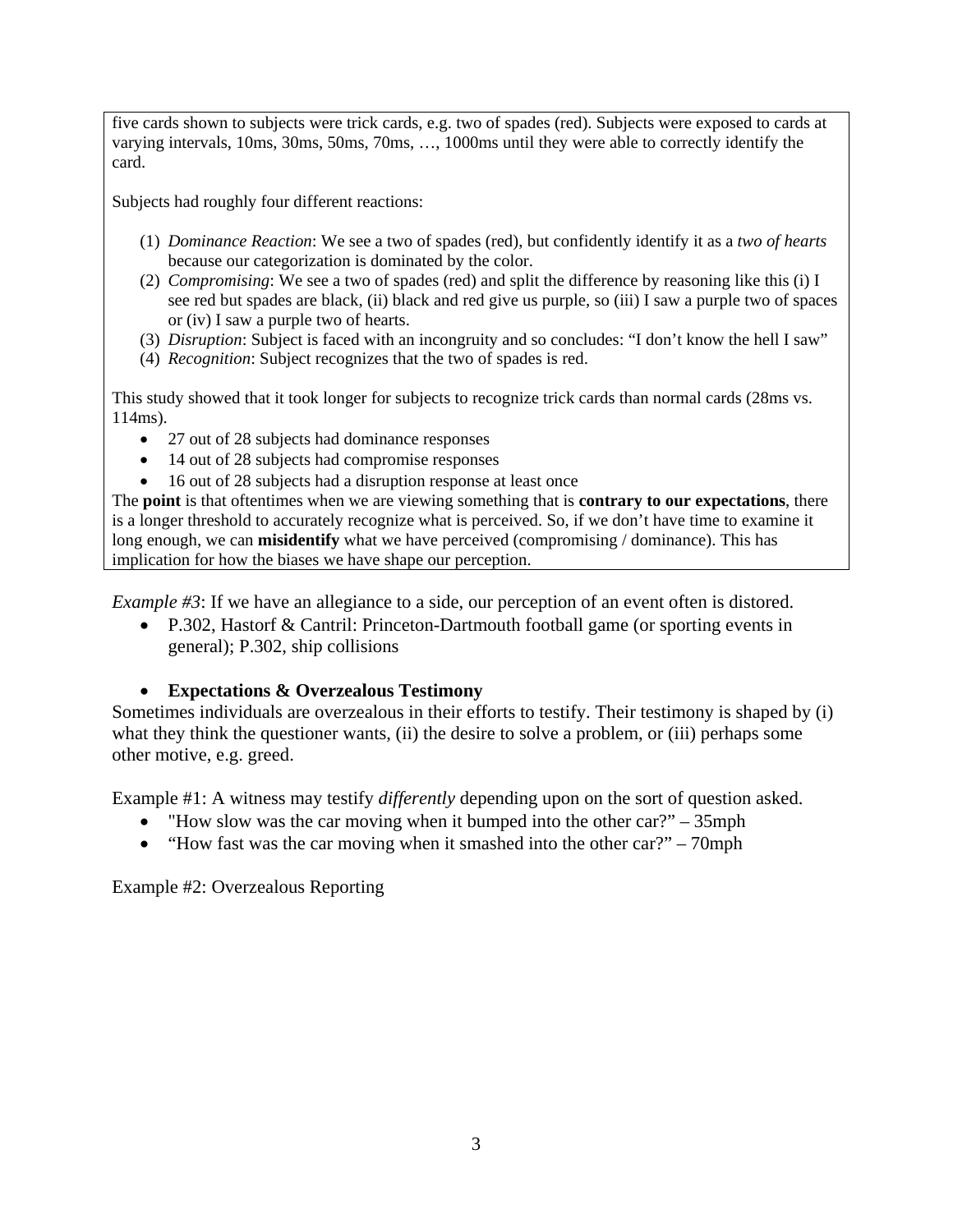After the April  $15<sup>th</sup>$  Boston Marathon explosion, a number of individuals began the work of using pictures of people at the finish line and then trying to identify them. The *New York Post* took one of these pictures (see right) and claimed that the FBI wanted two teenagers in connection with the explosion.<sup>[5](#page-6-4)</sup> The *Post* identified them as "Bag Men" indicating that they were suspects rather than unidentified individuals.

The *Post* subsequently argued that the photo was circulated among law enforcement agencies and that they "did not identify them as suspects"<sup>[6](#page-6-5)</sup>



*2.3 Condition #3 (Factors involving Memory)*

Has the **memory** of the eyewitness been affected or influenced in a way that makes the information they acquired unreliable? Your memory is not an HD recording of events and is susceptible to decay and corruption.

- **Decay**: A witness's *memory* of an event can decay over time. We forget details and creatively fill in the blanks.
- **The Misinformation Effect**

A witness's *memory* of an event can be corrupted by (i) picking up false information from other sources and (ii) merging that information with the original memory of the event. The misinformation effect occurs when *after* a memory about an event *e* has been formed, a subject is given misinformation *i* about that event *e*, and the subject incorporates *i* into his/her memory of the event.



*Example #1*: Misinformation & Eyewitness Testimony

An individual's memory of a face or event is susceptible to what other people report about that event.

Loftus & Greene<sup>[7](#page-6-6)</sup>: The Misinformation Effect

Experiment #1: 200 subjects viewed a film clip, read a "professor's description" of that clip from another witness, and then wrote their own description of the clip. Part of the clip contained a scene of a young man attempting to break into a car (his face was visible for 10-12 seconds). 50 subjects were then given a factual description of the clip, while the remaining 150 subjects were given a description that contained **one and only one** of the following erroneous details: (i) the man had **wavy hair** (his hair was **straight**), (ii) the main had a **thin moustache** (he **didn't have a mustache**), (iii) the man had **crooked teeth** (his teeth were **straight** and not readily visible)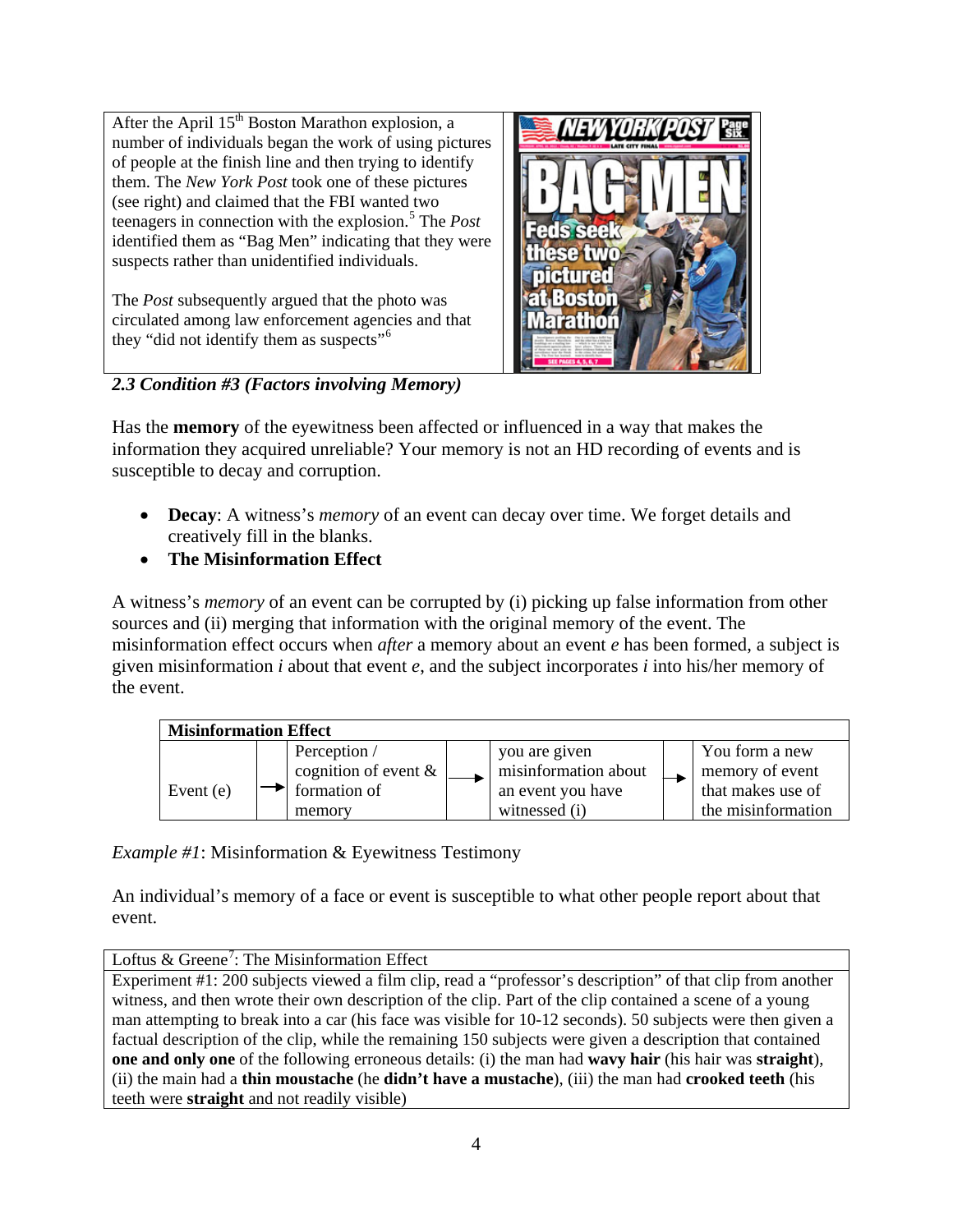*Result*: Of the 50 who read the factual description, only 5% reported one of the above details, whereas **34% of the 150** included one of the above erroneous details.

Experiment #2: 90 subjects viewed a photograph taken from a college yearbook. They then read a 1-page description from a "professor" who had seen the slide. Half (45) of the subjects read a factual description. The other half (45) read a description that contained an erroneous detail: **the subject had a mustache**. Subjects were then asked to view 12 mugshots and to pick out the person in the photograph they had previously viewed. They were informed that the individual may not be in the 12 mugshots.

*Result*: Of the 45 subjects who read the factual description, **6 (13%)** chose mugshots with a mustache, 28 (62%) chose mugshots without a mustache, and 11 (24%) did not choose any mugshot. Of the 45 subjects who read the erroneous description, **31 (69%)** chose an individual with a mustache, 10 (22%) chose an individual without a moustache , and 4 (9%) did not choose any mugshot.

- Several Factors Make the Misinformation Effect Worse
	- o *Source of Misinformation*: more susceptible to misinformation when the source is a respected person, e.g. lawyer/professor rather than some unknown person.
	- o *Gender bias*: Studies show that individuals are *more susceptible* to corruption by misinformation when they are testifying about a member of the opposite sex.

Since the eyewitness testimony of an event relies on memory, and memory is not a high-fidelity representation of an event, when evaluating the testimony of an eyewitness, it is important to ask ourselves whether or not their memory has been influenced by (i) **decay** over time or (ii) the **misinformation effect**.

*Classroom Exercise:* You now have three conditions for thinking about the reliability of an eyewitness's testimony. Suppose that on November  $12^{th}$ , 2012, John claims he was at Inferno (a bar in State College) and he claims that he saw Liz punch Vic in the face. If you were a defense attorney, what questions might you ask John to try and cast doubt on the reliability of his testimony?

## *2.4 Condition #4 (Honesty)*

While conditions (1)-(3) have to do with whether the testified statement is accurate, we also want to know whether the eyewitness is *telling us what s/he believes to be true***.** How can we determine whether or not someone is lying or telling the truth?

|                              | YES or NO?                                                                                                                                                                                                                                                                                                                                     |
|------------------------------|------------------------------------------------------------------------------------------------------------------------------------------------------------------------------------------------------------------------------------------------------------------------------------------------------------------------------------------------|
| Polygraphs? (Lie Detectors)? | <b>UNKNOWN</b>                                                                                                                                                                                                                                                                                                                                 |
|                              | YES. They work, its accuracy ranges from 81 to 91 percent. <sup>8</sup><br>NO. The accuracy of polygraphs is closer to chance. <sup>9</sup> It is unscientific. <sup>10</sup><br>However, it can effectively "con" people into telling the truth as they<br>believe they are hooked into a device that can actually detect lies. <sup>11</sup> |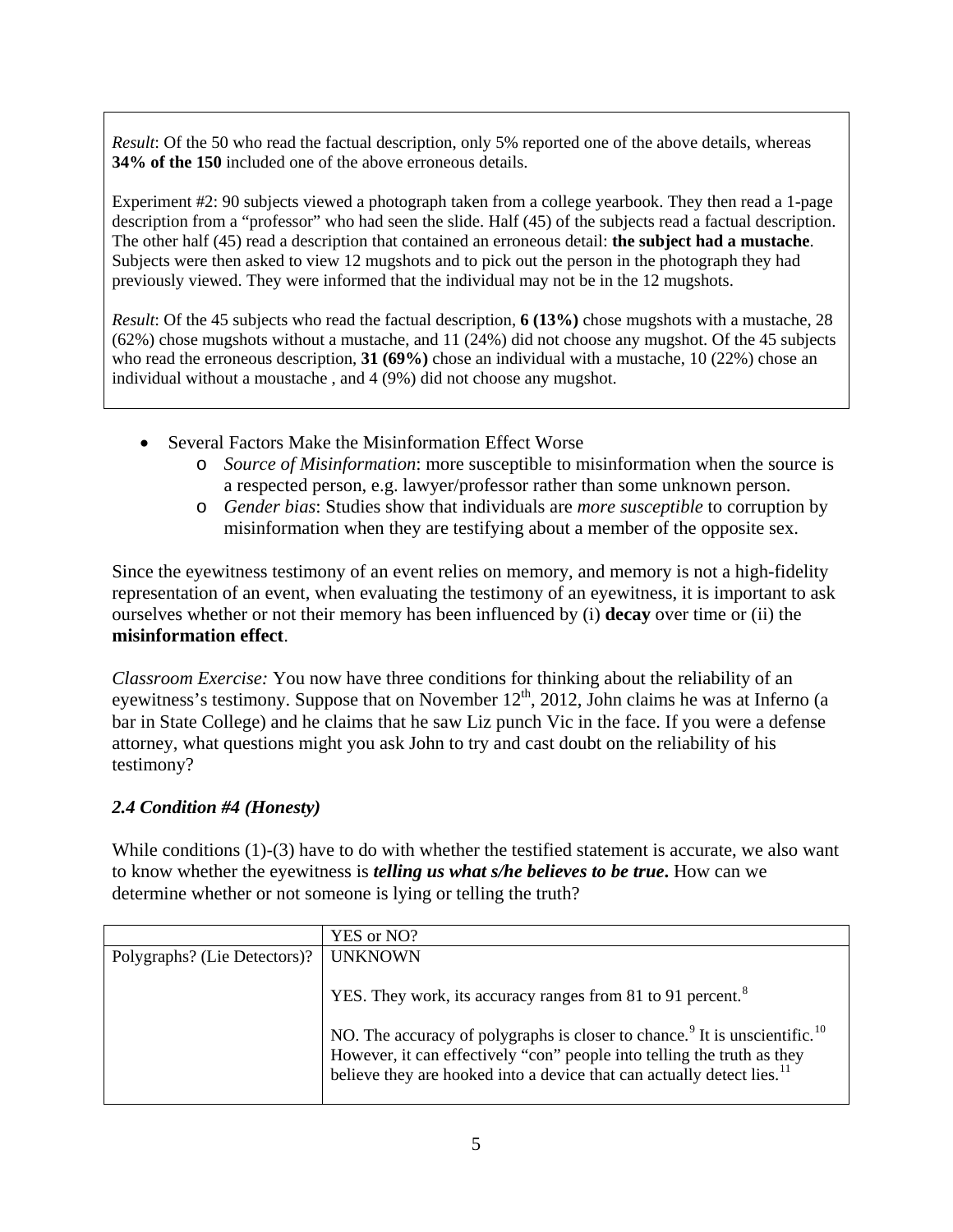| Non-verbal behaviors?         | NO. Average person's ability to detect a lie is close to chance (in rare<br>cases above $60\%$ ). <sup>12</sup>                                                                                                           |
|-------------------------------|---------------------------------------------------------------------------------------------------------------------------------------------------------------------------------------------------------------------------|
|                               | NO. Professional lie detectors (customs agents, law enforcement, and<br>judges) are no better than unskilled observers. <sup>13</sup> Although, Secret Service<br>perform slightly better than chance (approximately 66%) |
|                               | Some people are better than others at detecting lies from non-verbal<br>behaviors. Unskilled observers (e.g. students) and professional lie                                                                               |
|                               | detectors (e.g. detectives, prison guards) tend to <i>wrongly</i> associate an                                                                                                                                            |
|                               | increase of certain behaviors (e.g. gaze aversion, posture shifts, foot and                                                                                                                                               |
|                               | leg movement). In contrast, <b>criminals</b> (e.g. prisoners) are better than the<br>norm at detecting lies (32% vs. 25% students vs. 22% police detectives) <sup>14</sup>                                                |
| Internally Inconsistent       | YES. If someone testifies that $P$ , $Q$ , and $R$ but later says something that                                                                                                                                          |
| Testimony?                    | conflicts with $P$ , $Q$ , and $R$ , then we have an indication that they are lying.                                                                                                                                      |
| Testimony that conflicts with | YES. If someone testifies that $P$ but it is known for a fact that $P$ cannot be                                                                                                                                          |
| known facts?                  | the case (because it is so implausible or conflicts with a known fact), then                                                                                                                                              |
|                               | we have an indication that they are lying (or mistaken).                                                                                                                                                                  |
| Training in Interrogation?    | Maybe NOT. Some studies suggest that training in interrogation makes                                                                                                                                                      |
|                               | you <i>more confidant</i> in your determination that someone is lying but less                                                                                                                                            |
|                               | <i>accurate</i> at detecting lies. <sup>15</sup> Other studies show that certain interrogation                                                                                                                            |
|                               | methods yield false confessions. <sup>16</sup>                                                                                                                                                                            |

### **3. Conclusion**

We don't just want our arguments to be *valid/strong* but we also want them to be *sound/cogent*. For this, we need to know if the premises are true. There are several ways of determining whether the premises are true but one way is to rely on **eyewitness testimony.** However, we must be cautious and critically evaluate eyewitness testimony because witnesses can *lie* and they can be wrong about what they testify about (even if they strongly believe what they are saying).

### **Homework Exercises**

- 1. What are some of the ways that we determine the truth or falsity of a premise?
- 2. What are four major factors that make eyewitness testimony unreliable? Give an illustration of each of the major factors.
- 3. What are some practical reasons why we might not want to accept someone's testimony at face value? Can you think of some negative consequences of doing so?
- 4. How do we determine if someone is lying? What means are not reliable in determining whether or not someone is lying?
- 5. Suppose that John is an average citizen and he testifies that he saw Vic murder Liz. Unfortunately, Vic is not alive to verify this because John claims that after Vic murdered Liz, he killed himself. Further suppose that John knows both Vic and Liz. He views Vic as an evil person and he views Liz (and all women) as inherently harmless. Finally, consider that it was **not** Vic who killed Liz and then killed himself. But the reverse! How might the *Bruner & Postman Card Experiment* explain John's unreliable eyewitness testimony?
- 6. What is the misinformation effect?
- 7. What are the two ways in which an individual's memory of an event or person can be distorted?